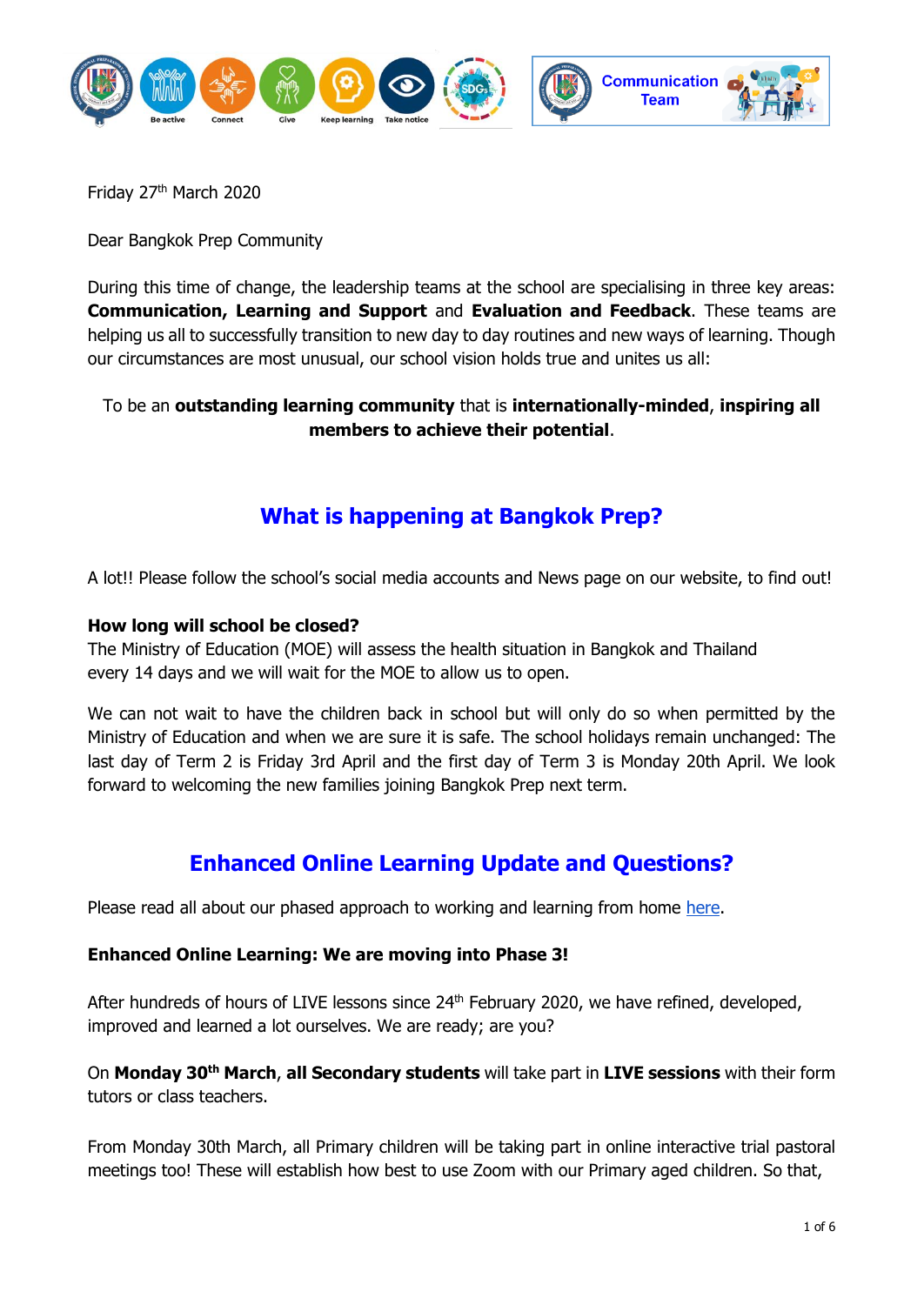

after the Songkran break, we will have a fantastic pastoral tool to add to our outstanding Phase 2 learning resources!

Please note, that Primary teachers have listened to and greatly appreciated your feedback regarding the impracticalities of all Primary children having their Zoom session at 13.30 each day as originally planned. Therefore, this week class teachers will be in touch directly with parents and children from their class, to communicate when their session will take place. After the Songkran break, you will be issued with an updated Zoom Timetable for your child.

Secondary students **must** use their school Gmail account to access sessions. In Primary, children will have a link shared with them on their Year Group Firefly page.

It has come to our attention that some of our students have been contacting each other outside of scheduled school sessions. As with all use of technology, we would strongly recommend that parents discuss this with their children. **ZOOM accounts** that are registered with a child's school Gmail **should strictly be used with the supervision of our teachers**. Children do not need their own zoom account to be able to access sessions with their teacher, and we would therefore advise that children do not set up their own accounts.

**Please use the links below to prepare your children for ZOOM.** 

**Primary students** can access our ['student guide'](https://docs.google.com/presentation/d/1_aF1KC_nMW4IcWW84Wj3JPk-JGe1ZdlW1GyrXzudxFk/edit?usp=sharing) to being in the virtual classroom.

**Primary Paren[t](https://bkkprep.fireflycloud.asia/parents-extended-closure-guide)s'** Information can be found in the **[Parents' Extended Closure bookle](https://bkkprep.fireflycloud.asia/parents-extended-closure-guide)t** and all parents will be emailed by their child's class teacher with year group specific information closer to their session time.

**Secondary students** have all received this *student quide'* to being in the virtual classroom.

**Secondary Paren[t](https://bkkprep.fireflycloud.asia/online-learning)s'** Information can be found in the **[Parents' Extended Closure bookle](https://bkkprep.fireflycloud.asia/online-learning)t** and more information will be shared with you directly.

During Phase three online learning, students and parents and teachers can expect more live interaction during their day. Don't worry though, this is not going to be 5 or 6 hours of 'teacher TV' every day. For the best balance between learning, social interactions and physical development students will be doing a wide variety of learning activities.

**Expect:** Quality over quantity, variety, age appropriate strategies and community initiatives and challenges too.

#### **COMING SOON: Bangkok Prep Community Challenge - Staying Connected Physically**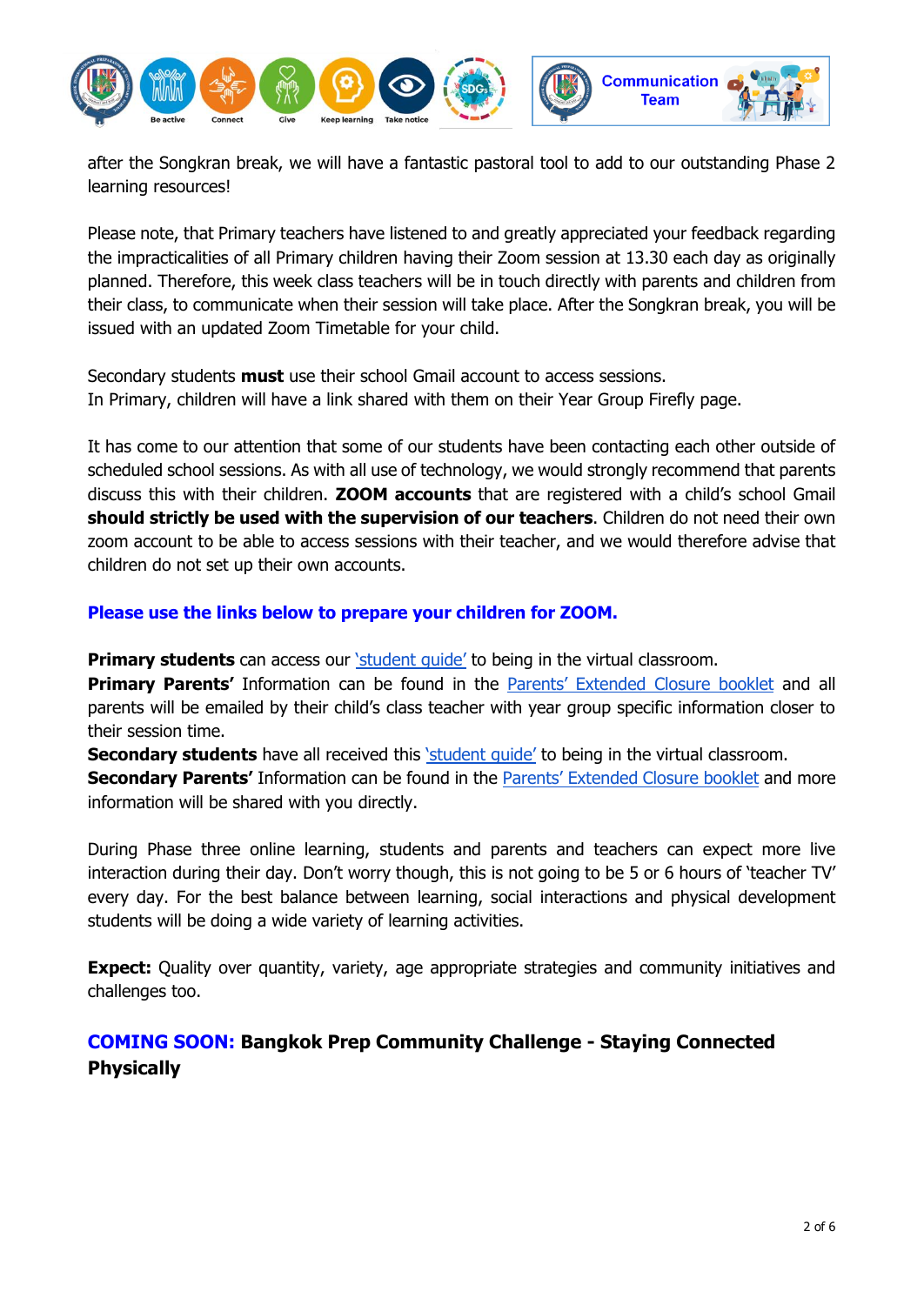

# **What can parents do to support their child?**

We can not do this without you. During an extended closure your role as parents and carers is vital. Here is what we would like you to do:

- Ensure your child(ren) has access to a device with a microphone and camera
- Ensure your child(ren) has a safe and quiet place to work. Please note that if two people are close together while using ZOOM, this will create feedback issues; spread out.
- Help your child(ren) to establish and follow a routine and build breaks into their day.
- Help to ensure that your child(ren) register each day
- Ask your child(ren) to speak to their teachers if they need more help
- Help to follow up if we contact you about attendance and do let the Primary and Secondary office know if the children can not participate for any reason
- Help to follow up if we contact you about any incomplete work or ways that your child(ren) could get more from their enhanced online learning
- Encourage, reward and praise your child(ren) as much as you can! "You are all doing so well!"

# **Giving back: Bangkok Prep will credit parents for some of the services that have not been possible during extended closure**

We are committed to you, as key members of our community, and are already looking at how we can credit you for any paid services that have not been possible to provide during the extended closure.

A full refund for cancelled Term 2 External Providers of ECAs will be given. Further information about the credits/refunds for Term 2 ECA and Instrumental Music lessons can be found [here](https://bkkprep.fireflycloud.asia/extra-curricular-activities/payment-details-dates-and-refund-policy/cancelled-ecas-at-the-end-of-term-2) .

We will also inform you about refunds / credits for school lunches, school transport, and any examination invigilation costs when have more details from the relevant organisations and we are clearer about the return to school date.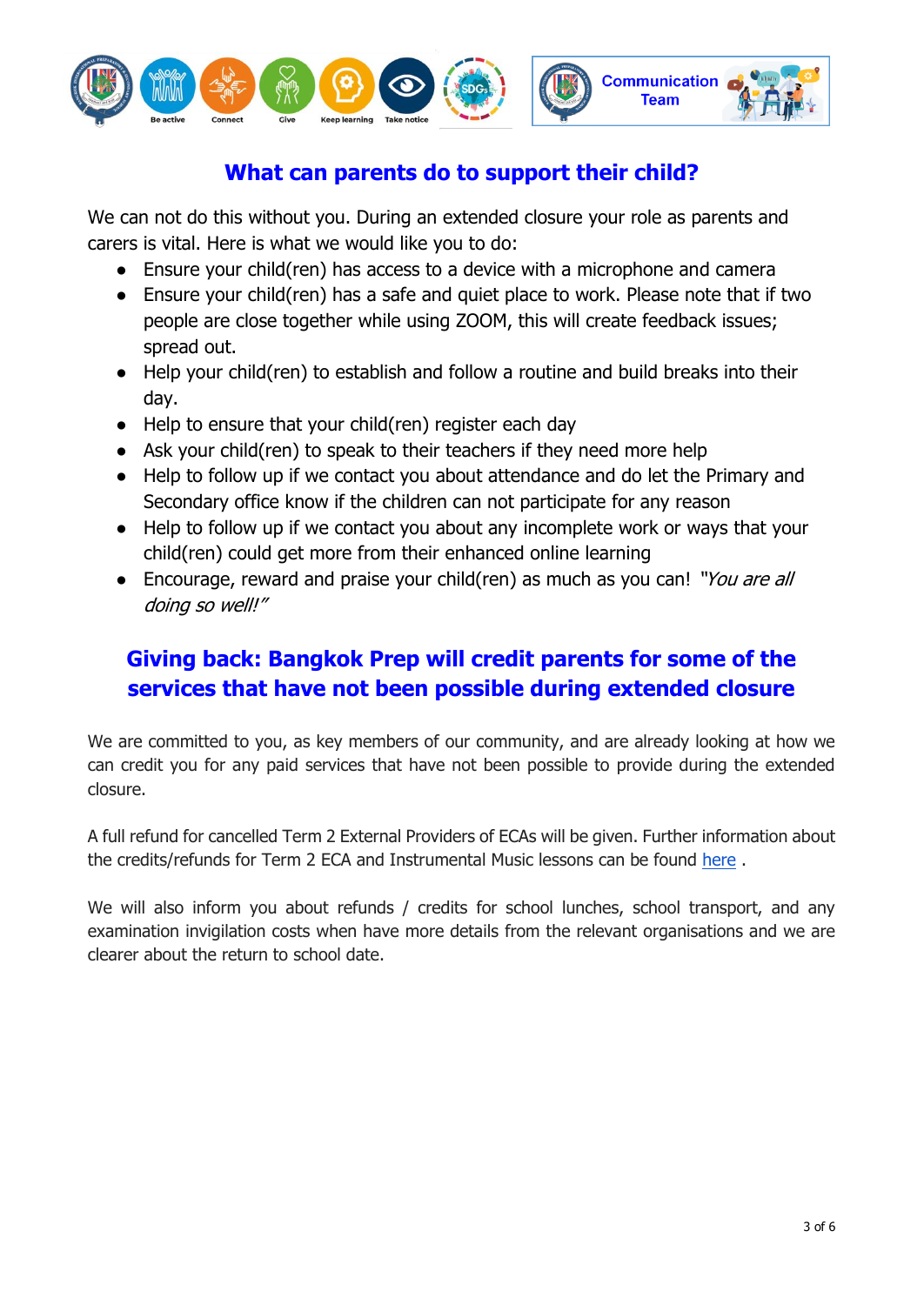

# **What is happening in Thailand right now?**

#### **TRAVEL RESTRICTIONS**

This afternoon, the Prime Minister General Prayut Chan-o-cha has declared a nationwide state of emergency, and initial restrictions have been issued in the fight against the coronavirus disease 2019 (COVID-19). New measures will initially be in place from yesterday, **Thursday 26th March** to **Thursday 30th April 2020.**

Thailand will be closing entry into the country unless you have a Thai passport or you or your family work in international organisations that are based in Thailand. This will affect some of our international families who have members that work outside of Thailand. We hope you have reached home safely but if not, please make sure you check the **'fit to fly' health certificate** you need for immigration. We are grateful that this step is taken during term time so that teachers, students and families are hopefully already safe at home in Bangkok. This [website](https://ddc.moph.go.th/viralpneumonia/eng/index.php) will keep you up to date with areas that are considered high risk.

**Daily announcements** and updates will be made by the Prime Minister or his delegate throughout this period. If you want to stay informed, you can see and hear these through the **National Broadcasting Services of Thailand (NBT)** you can watch the national broadcast television.

If you need or prefer the news in English, [this](https://thailand.prd.go.th/mobile_list.php?cid=4) is an excellent and reliable website that will list all the latest Prime Ministers' announcements.

Today it was confirmed that there is no lockdown or curfew. We were asked to **cooperate**  when the Police or Soldiers carry out **temperature checks**. However, it is very clear that moving into different provinces will be very difficult and there will be checkpoints.

Therefore, we strongly **recommend that you stay in Bangkok**. This afternoon's statement also mentioned that **dissemination of fake news** and information on COVID-19 through various media channels is **forbidden**, as it may cause panic among the public. Therefore, we also recommend that staff, parents and students refrain from posting or commenting publicly on social media stories which originate from unofficial sources.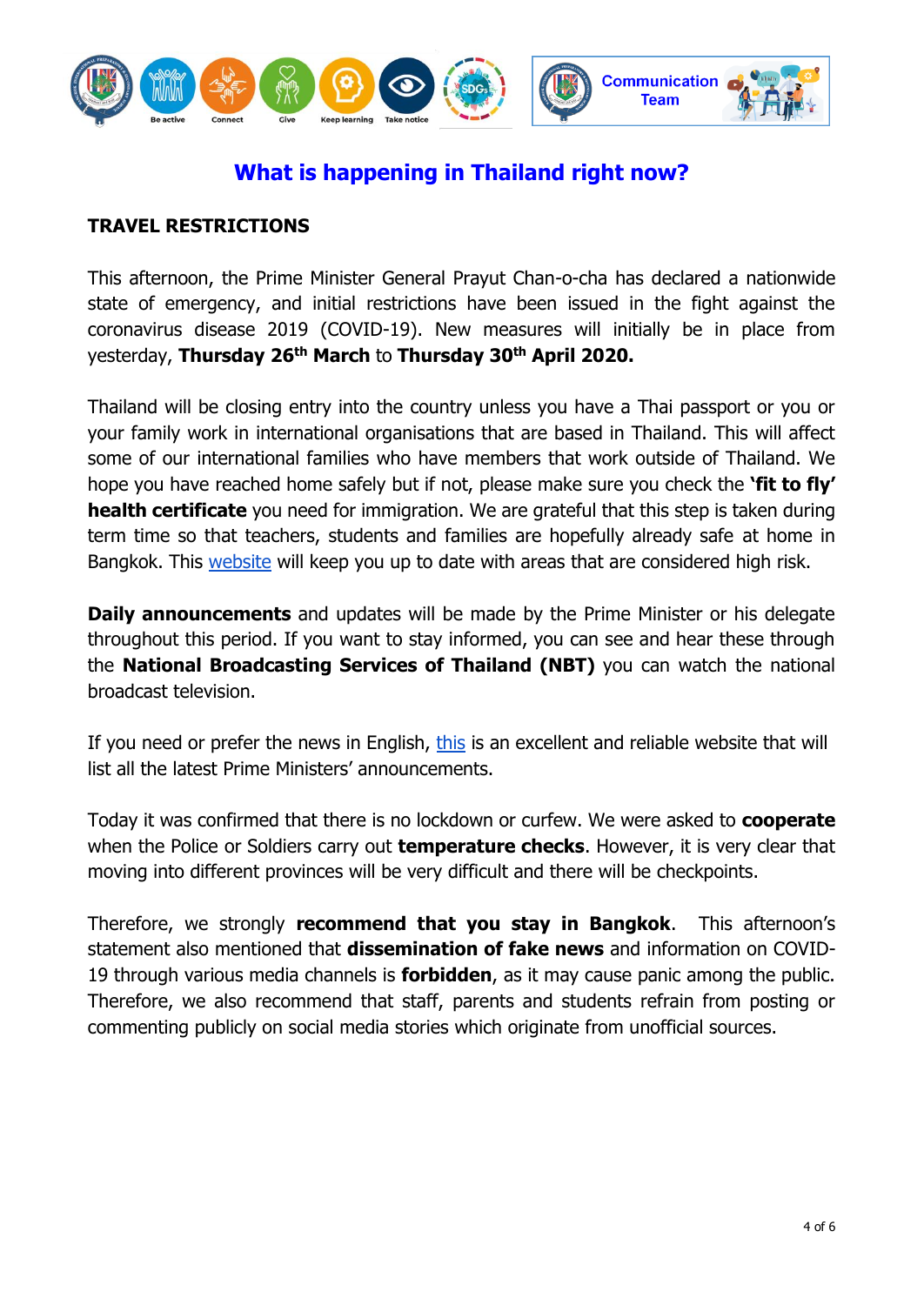

# **What can I do to help?**

Please remember; **the virus is not spreading, people are spreading the virus.**

Coronaviruses can be spread when people with the virus have close sustained contact with people who are not infected. This typically means spending more than 15 minutes within two metres of an infected person, such as talking to someone for instance.

**"Social distancing"** is key to reducing the possibility of infection. **Social distancing** requires us to minimise socialising in public places, reducing our public transport use and where possible we should work and stay in our own homes.



You can also help by **encouraging those in vulnerable groups to stay home** and self isolate. In particular people who are older than 70 years, children below the age of five years, and people with underlying health conditions such as diabetes, hypertension, stroke, cardiopathy, respiratory problems and allergies.

Stav at home - no unnecessary journeys or social contact



Stay at least three steps away from other people in your home if possible

**Please do….**







Keep in touch with one another





Use a tissue for coughs and sneezes